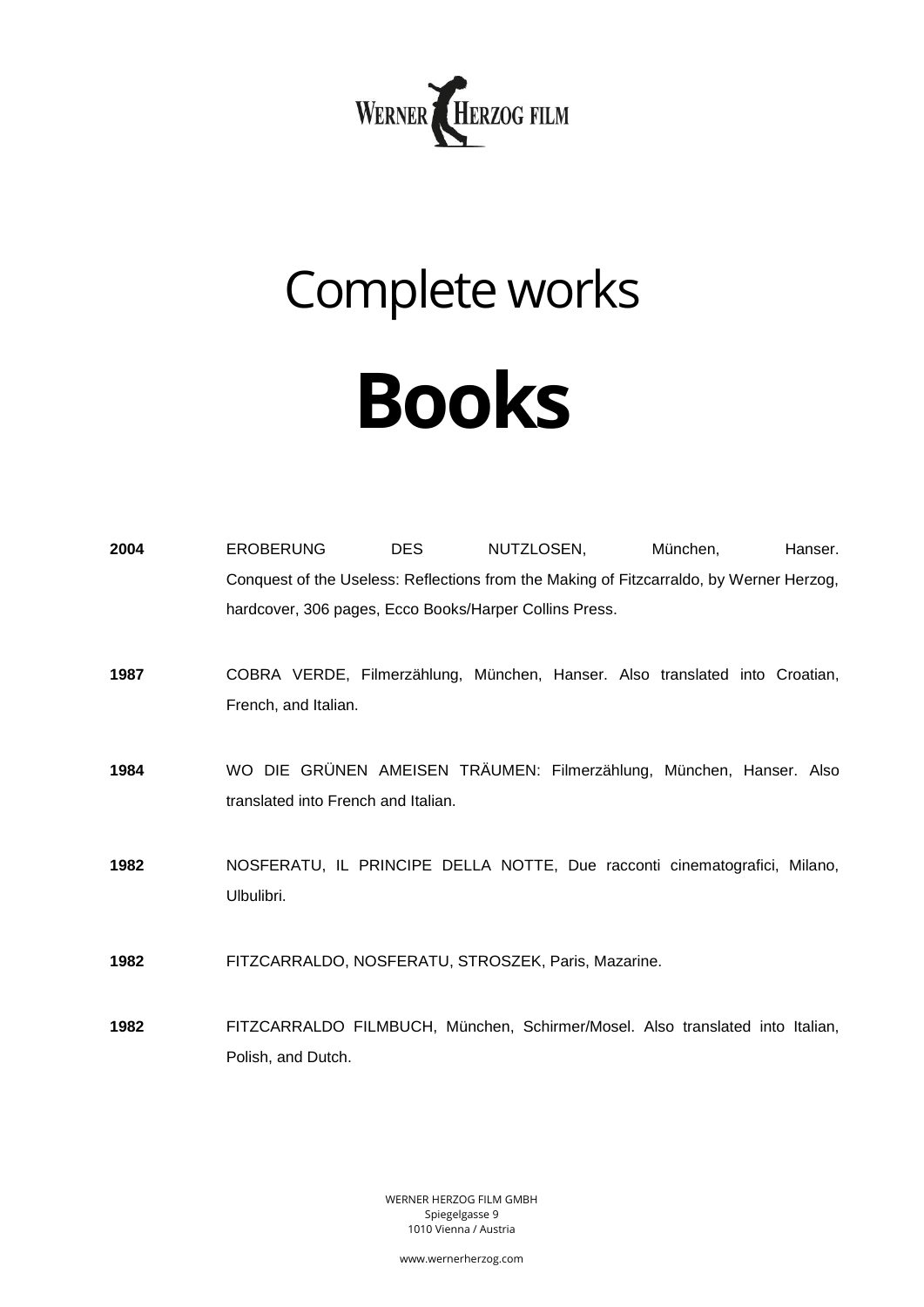

- **1982** FITZCARRALDO: ERZÄHLUNG, München, Hanser. Also translated into Dutch, English, Italian, Russian.
- **1980** SCREENPLAYS: AGUIRRE, THE WRATH OF GOD, EVERY MAN FOR HIMSELF AND GOD AGAINST ALL AND LAND OF SILENCE AND DARKNESS, trans. by Alan Greenberg and Martje Herzog, New York, Tanam.
- **1979** DREHBÜCHER III: STROSZEK, NOSFERATU: Zwei Filmerzählungen, München, Hanser. Also translated into Italian.
- **1978** 10 POEMS, Zehn Gedichte, Akzente Nr. 3, Munich 1978
- **1978** OF WALKING IN ICE, Vom Gehen im Eis, C. Hanser Verlag Munich 1978, Rauriser Prize of Literature 1979
- **1977** DREHBÜCHER II: AGUIRRE, DER ZORN GOTTES: JEDER FÜR SICH UND GOTT GEGEN ALLE; LAND DES SCHWEIGENS UND DER DUNKELHEIT, München, Skellig. Also translated into English.
- **1977** DREHBÜCHER I: LEBENSZEICHEN, AUCH ZWERGE HABEN KLEIN ANGEFANGEN: FATA MORGANA, München, Skellig.
- **1976** L'ÉNIGME DE KASPAR HAUSER (JEDER FÜR SICH UND GOTT GEGEN ALLE), in AVANT-SCÈNE CINÉMA, 176 (November). Also translated into Italian.

WERNER HERZOG FILM GMBH Spiegelgasse 9 1010 Vienna / Austria

www.wernerherzog.com